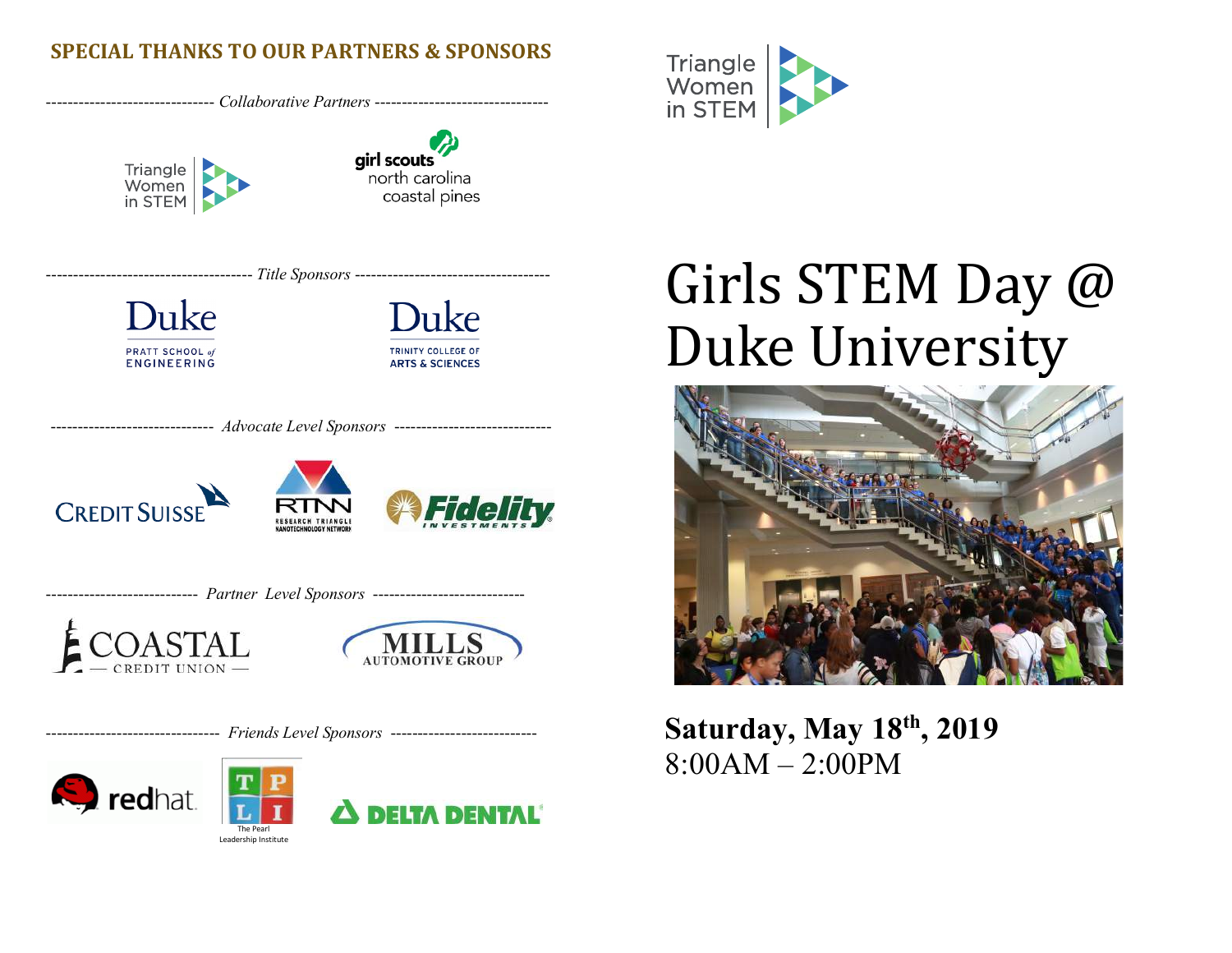## **CONNECT WITH US!**

**@triwistem Triangle Women in STEM**

**Triangle Women in STEM www.trianglewomenin stem.org** 

#### **Share a Photo or Favorite Ouote**

#### **womeninste #GIRLSSTEMDAYDUKE**

**#TriWiSTEM** 

**www.trianglewom**

**#TriWiSTEM #TRIGIRLSTEM**

## **Girls STEM Day Planning Committee**









(Credit Suisse)







**Rachel Mackintosh** (Credit Suisse)





**Sondra Rivers** STEM Day Lead







**Michelle Mitchell Jessie Tenebaum Victoria Thio**<br> **Heather Vincent** Ellery Ward<br> **Theory Ward Properties** (MCNC) (Duke) ( Duke ) (Biogen) (Credit Suisse) (IBM) (IBM)

*Not Pictured: Laura Lee Davis (Girl Scouts NC Coastal Pines)*

#### **Triangle Women in STEM Steering Committee**



*L-R Back: Susan Lankford (NCBC); Michael Pittman (former member); Joan Nelson (IBM), Co-Lead; Maria Walden(Lonovo); Sondra Rivers (Credit Suisse-Retired); Terri Mitchell (IBM-Retired); Laura Downie (Fidelity); Front: Audrey Manicor (BCNC); Gail Green (WakeTech); Nan Jokerst (Duke), Co-Lead; Jyotika Sharma (Biogen). Not Pictured: Agnes Litak (Credit Suisse); Kate Baldwin (Cisco); Caitlin Murphy (Biogen); Pat Parker (UNC-CH); Shayesteh Sims (MetLife)*

## **MANY THANKS TO OUR VOLUNTEERS!**

*Heartfelt thanks to our amazing team of volunteers for their commitment to impact and inspire the next generation of "young women in STEM". The volunteers represent more than 40 organizations in the Triangle region. —Sondra* 

Zaineb Abdeally, Cortech Veronica Adams, Biogen Soman Aidasani, Duke Bilikis Akindele, GSK Kavita Aladar, Cigna Alonzo Alexander, NCSU Vidisha AP, Cortech Nizi Azeez, Fidelity Pooja Basu, Duke Sharlene Batts, Extron Nikki Bowen, Credit Suisse Deidra Bowen, Jones Lang LeSalle Shery Boyles, Meredith Shelby Brewer, NYU Sandra Brindis , Cortech Torie Broer, Duke Erin Buckman, Credit Suisse D'shawna Burwell, NCCU Anna Campbell, Oak City Marketing Agency Heather Chandler Ashlesha Chaubal Demetris Cheatham, Red Hat Erika Chelales, Duke Anne Corbett, NCSU Kelly Curtin, Fidelity Yannet Daniel, Duke Aditi Dighe, Duke Laura Downie, Fidelity Vishwani Dua Alicia Eatmon, Grifols Kolanthia Edmondson Maya Evanitsky, Duke Audrey Ford, Blue Cross NC Aba Forson, Credit Suisse Mallory Foutch Mattie Gaddy, NCSSM Niti Goel Audra Goldstein, RTI Anisha Gulabani, Fidelity Monika Gulledge, RTI Leonie Hayles, Pfizer Alexandra Henriques, NCSU De'Janel Henry, NCCU

My Ha Hoang Marie Hopper, First NC Janeth Jepkogei Anamika Jha, Credit Suisse Olivia Johnson Nan Jokerst, Duke Katherine Jordan, Duke Neda Kazemi, Credit Suisse Melissa Kerr , Duke Bridget Ketron, Light House Lab Services Marlee Krieger, Duke Isabell Krueer, Merz Holly Krueger, Red Hat Victoria Kumar, Red Hat Caitlin Kurtz, Biogen Holly Leddy, Duke Kimla Lee, Red Hat Annie Lin, BD Agnieszka Litak, Credit Suisse Tim Liu, UNC-CH Amelia Lobo, Cortech Maya Logan, UNC-CH Sara Mackenzie, NCSU Rachel Mackintosh, Credit Suisse Ashton Madison Audrey Manicor, Blue Cross NC Sriya Mantena, Cortech Ritu Mathur, Independent Carol McIntosh, Credit Suisse Jenna Meanor, NCSU Tsegga Medhin, Credit Suisse Jameelah Melton, Consultant Laura Micek, Fidelity Beverly Mills, Mills Auto Group Michelle Mitchell, MCNC Brandon Moore, Biogen Melodie Moorefield-Wilson, Duke Edna Morales, IBM Joan Nelson, IBM Liz O'Gorman, Duke Sarah Overmann, RTHS Olutomi Oyelowo Ushma Panchal

Christa Park, Duke Emily Phillips Minakshi Pillai, UNC-CH Vladimir Pozdin, NCSU Jennifer Raisig, IBM Sondra Rivers, Credit Suisse (retired) Joanna Rudd, Credit Suisse Janet Saldana, Optumtech Eliza Salkeld, IBM Darek Scibior, Credit Suisse Khairunnisa Semesta, Duke Imari Simmons Elizabeth (Liz) Simon, Fidelity Ferlino Smart-Monroe, Coastal Credit Michelle Smerek, Duke Sandra Stangeland, NCSU Barbara Stewart, IBM Nicole Stewart, IBM Lily Stewart Samantha Stuppy, Galaxy Diagnostics Michelle Suverkrubbe, SEPI Engineering Ratna Swaminathan, Independent Jessie Tenenbaum , Duke Victoria Thio, IBM Takesha Thomas, Campbell University Ebony Thomas, DCPS Ashley Thompson, MedPharm Alena Turner Cindy Uhlir, Business Break-Thru Jacqueline Vahey, Duke Ananya Varahabhatla , Cortech Lahari Vellanki, Cortech Heather Vincent, Duke Hang Vu, Biogen Xinwei Wang, Credit Suisse Ellery Ward, Biogen Ayanna Webster UNC-CH Michelle Wells, SAS Natasha Wiley, Biogen Tova Williams, NCSU Zollie Yavarow, Duke Amparo Zelaya, Credit Suisse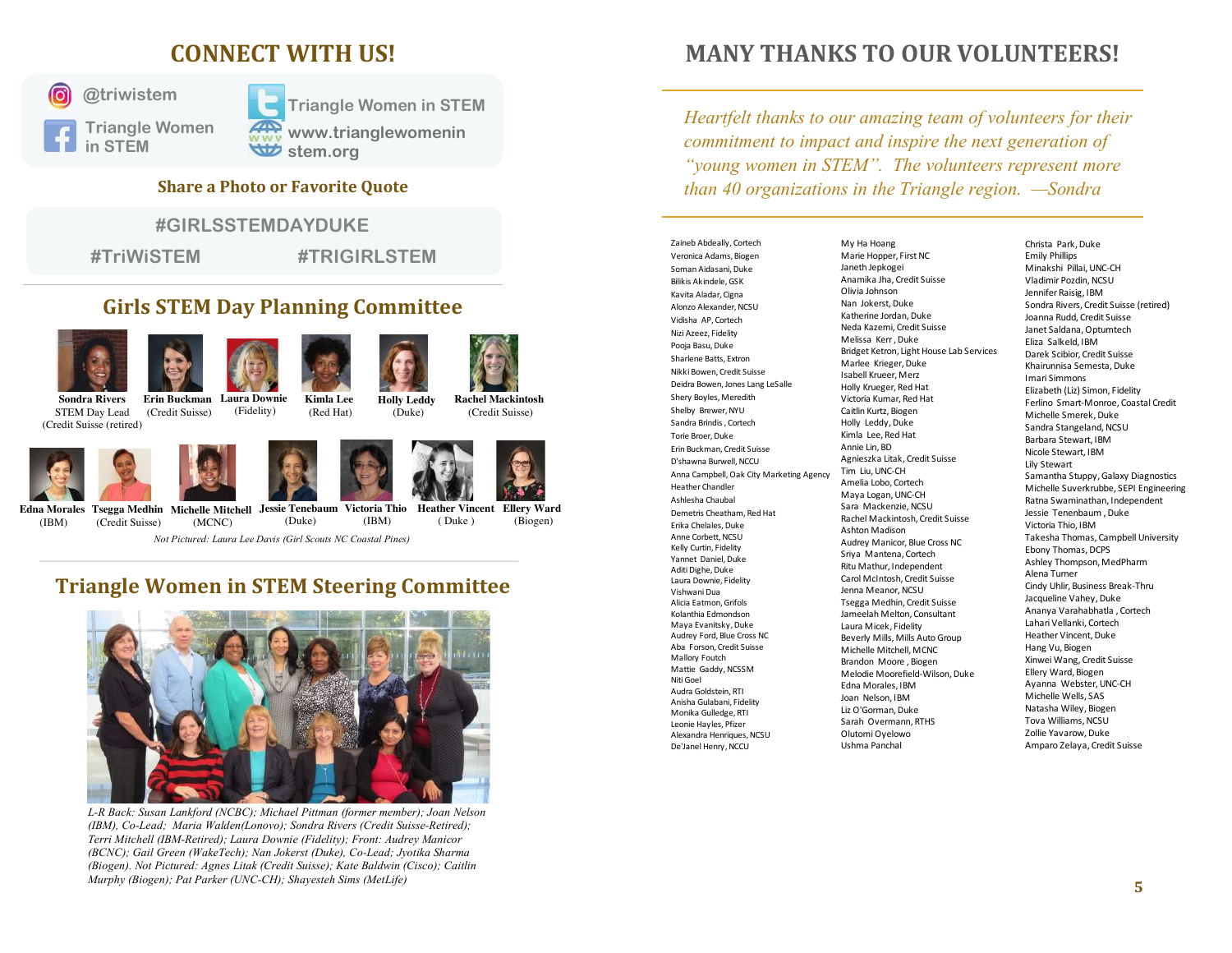#### **College Preparedness & Admissions**

Lead: Tsegga Medhin (Credit Suisse)



**Sara MacKenzie, M.S., Director of Operations, NCSU Admissions**  Sarah's career spans 15+ years in various Admissions roles. She is involved with various non-profits in the field and enjoys working to enhance admissions and enrollment for students & families.



**De'Janel Henry, M.Ed., Assistant Director, NCCU Admissions**  De'Janel aim is to ensure the initial presentation of NCCU mirrors the Eagle Promise with a designed academic pathway, social and global engagement, community service leadership, and market ready candidates for the workforce.



**Shery Boyles, M.S., Director, Meredith College Admissions** Shery's tenure at Meredith College began in 2012, but her experience spans 18 years working with prospective students, their families, and other constituents committed to helping students with one of the most important decisions they will make in their young lives.



**Soman Aidasani '14, Admissions Officer, Duke University.**  Sonam is the Office of Undergraduate Admissions' primary liaison for prospective engineering students, first-generation college students, and school counselors. Prior roles included, college counselor at Person HS in Roxboro, NC and Emily Krzyzewski Center in Durham, NC.



**Alonzo Alexander, MISO Research & PhD candidate, NCSU,**  Alonzo is a STEM education researcher whose current work explores creative capacity-building tools and strategies to evaluate and improve NC State's K-12 STEM outreach programs, to ensure the breadth and depth of the future U.S. STEM workforce.



**Mattie T. Gaddy-Parks, Assoc. Director, Admissions, NC School of Science and Mathematics.** Mattie received her Master's in Public Policy from NC Central University. In her spare time, she volunteers throughout the community and enjoys enriching the lives of young people.



**Sarah Overman**, **Director, College Advising, Research Triangle HS.**  Sarah worked in college admissions for 10 years prior to joining RTHS, including as an Asst Dir of Admissions at NCSU, where she worked directly with students and families throughout the application process and served on the admissions committee; and 7 years in undergraduate admissions at American University (Washington, DC).

## EVENT SCHEDULE

| <b>TIME</b>         | <b>AGENDA</b>                                                                                                                  | <b>LOCATION</b>                                                  |
|---------------------|--------------------------------------------------------------------------------------------------------------------------------|------------------------------------------------------------------|
| $8:00AM - 8:45AM$   | Check-In & Breakfast                                                                                                           | Fitzpatrick<br>Lobby/Atrium                                      |
| $8:45AM - 9:00AM$   | Opening & Welcome                                                                                                              | Fitzpatrick<br>Auditorium                                        |
| $9:00AM - 12:00PM$  | <b>STEM Workshops</b>                                                                                                          |                                                                  |
|                     | Science of Cosmetics<br><b>DNA</b> Biotech<br>ш<br>Robotics & AI<br>٠                                                          | FP 2 <sup>nd</sup> Level<br>FP 3rd Level<br><b>Teer 106</b>      |
|                     | Parents' Forum<br>How to Raise a<br>Confident Girl (&<br>Supportive Boys)<br>College Panel<br>٠<br><b>Education Panel</b><br>٠ | All Parents'<br>Sessions are in<br>the Fitzpatrick<br>Auditorium |
| $12:00PM - 12:45PM$ | Lunch & Photo Booth                                                                                                            | Fitzpatrick<br>Lobby/Atrium                                      |
| 12:45PM - 1:15PM    | Large Group Photo<br>(with all participants)                                                                                   | Fitzpatrick<br>Lobby/Atrium                                      |
| $1:15PM - 2:00PM$   | So You Want To Be A<br>Millionaire? (Finance)                                                                                  | Fitzpatrick<br>Auditorium                                        |
| $2:00PM - 2:15PM$   | Closing & Check-Out                                                                                                            | Fitzpatrick<br>Lobby/Atrium                                      |
| $2:00PM - 3:00PM$   | Photo Booth                                                                                                                    | Fitzpatrick<br>Lobby/Atrium                                      |